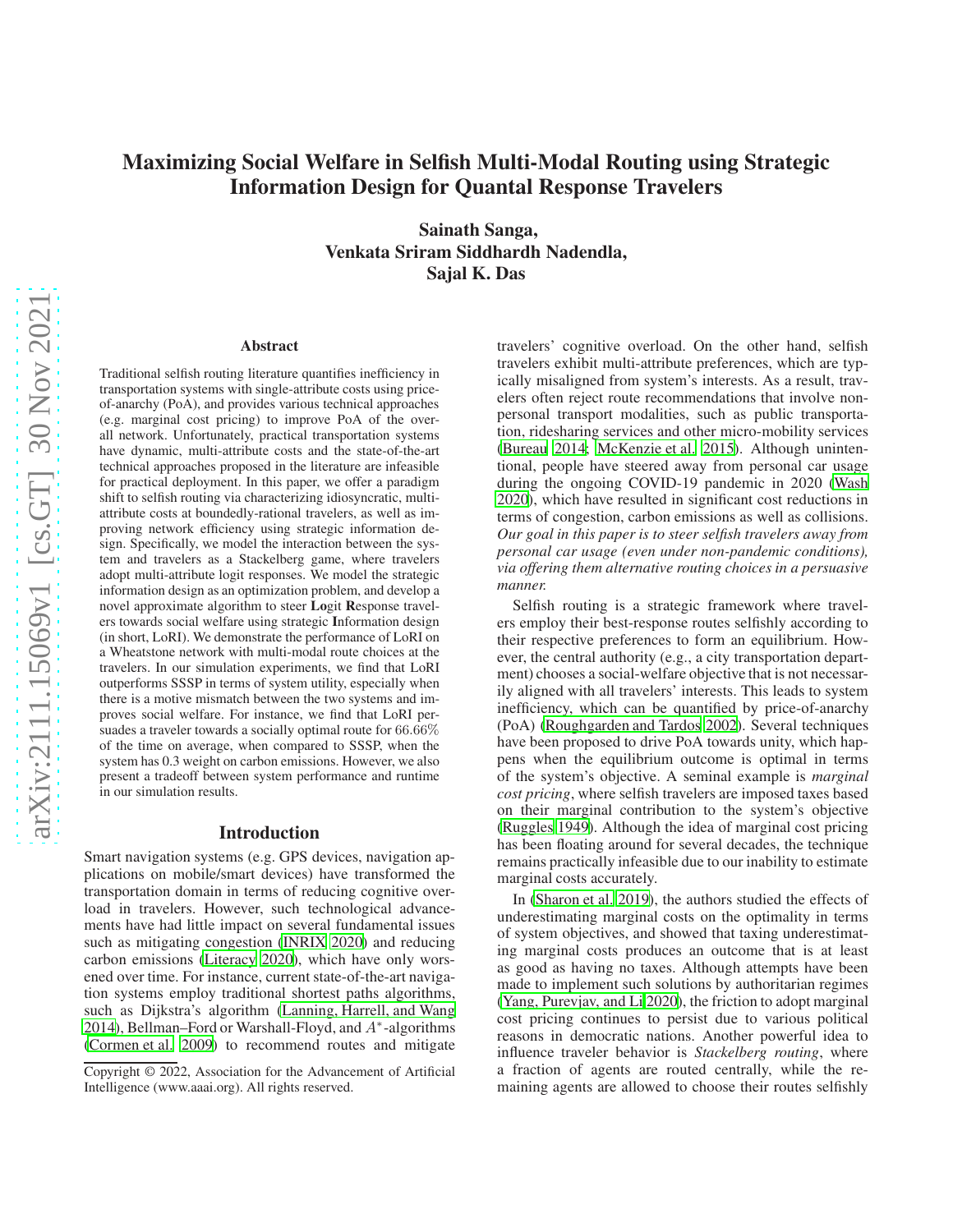[\(Swamy 2007\)](#page-7-10). A similar routing algorithm is proposed In [\(Samal et al. 2018\)](#page-7-11) based on multi-objective A<sup>∗</sup> with a goal to design routes that decrease the overall network congestion.

Meanwhile, information-revelation systems have also been proposed [\(Acemoglu et al.](#page-7-12) [2018;](#page-7-12) [Arnott, De Palma, and Lindsey 1991;](#page-7-13) [Mahmassani and Jayakrishnan 1991\)](#page-7-14), where the traffic state is revealed to travelers as opposed to recommending routes. Although such systems do not mitigate cognitiveoverload at the travelers, they have been found to generate a positive impact on traffic congestion and other global objectives even in non-strategic settings. However, these systems still suffer from poor persuasive ability, in terms of inducing behavior modification among travelers. A natural and effective solution is to design information strategically at the city transportation department, and present it to the travelers to steer their routing decisions towards socially optimal outcomes.

Recently, strategic information design has been studied in the transportation domain when the network congestion state is uncertainly available at the travelers. For example, in [\(Das, Kamenica, and Mirka 2017\)](#page-7-15), the authors computed best-response signals under first-best, full information, public-signal and optimal information structure scenarios in the context of Wheatstone Network; they demonstrated that optimal information structures reveal only partial information revelation to mitigate network congestion. Similar results have been found in [\(Wu and Amin 2019\)](#page-7-16) in the case of Pigou networks (graphs with parallel routes between a single-source and a single-destination) in the presence of state uncertainty on one of the routes. Optimal information structures have been found using Bayesian persuasion framework to reduce average traffic spillover on a specific route in a Pigou network.

Despite the above development, existing works in strategic information design in transportation settings make several impractical assumptions. Since this is still a fledgling topic, almost all efforts assume that travelers are expected utility maximizers (EUM). However, there has been a strong evidence from real-world observations that travelers deviate from EUM behavior quite frequently. Such an effort was first made in (Nadendla, Langbort, and Başar 2018), which studied strategic information design in a single-sender, singlereceiver setting when both are prospect-theoretic agents. Nevertheless, this framework is not applicable to transportation domain where there are multiple receivers. Another impractical assumption is the consideration of single-attribute costs and unimodal transportation networks, all of which are far from reality. Therefore, in this paper, we consider a more realistic transportation framework and develop a novel strategic information design framework as stated below.

First, we assume that the travelers' responses exhibit quantal response equilibrium (QRE), where deviations from EUM at each traveler are captured by the randomness within the stochastic utility maximization framework [\(Luce 1959\)](#page-7-18). We model the strategic interaction with the system as a novel *Stackelberg-QRE game*, where the system (leader) exhibits EUM behavior, while the travelers (followers) exhibit logit

<span id="page-1-0"></span>

Figure 1: An Example Multi-Modal Transportation Network

responses. Second, we assume that both the system and travelers exhibit non-identically weighted multi-attribute preferences. Specifically, we assume that the system's motive is to reduce both network congestion (in terms of travel time) and carbon emissions on the entire transportation network, whereas the traveler wishes to minimize travel time and/or carbon emissions along his/her personal route.

Inspired from Bayesian persuasion [\(Kamenica 2019\)](#page-7-19) as well as the method in [\(Bergemann and Morris 2016](#page-7-20); [Mathevet, Perego, and Taneva 2020\)](#page-7-21), when there is a single sender and multiple receivers, we develop a novel, approximate strategic information design algorithm to steer Logit Response travelers towards social welfare using strategic Information design (in short, LoRI). Our proposed algorithm LoRI uses the predictor-corrector method to find quantal responses at the travelers, and finds a locally-optimal stateinformation signal using interior-point algorithms that minimizes a non-convex system cost. Simulation results demonstrate that LoRI outperforms single source shortest path algorithms (e.g., Dijkstra's algorithm) and improves social welfare in a Wheatstone network. We show that the system's cost reduces by 45% when SSSP algorithm is designed with a misaligned objective function.

## System Model and Problem Formulation

Let a multi-modal transportation network consisting of  $\Lambda_t$ travelers at time t, be represented as a graph  $\mathcal{G} = \{V, \mathcal{E}\},\$ where  $V = \{0, 1, \dots, N\}$  represents the set of physical locations (vertices), and  $\mathcal E$  represents the transport interconnections (edges) between various locations in  $\mathcal V$ . Let  $\mathcal G$  support a gamut of transport modalities  $\mathcal{M} = \{1, \dots, M\}.$ For the sake of convenience, we expand the network  $G$ into a multi-layered graph  $\mathcal{G}_{exp.}$  using unimodal subgraphs  $\{\mathcal{G}_m\}_{m\in\mathcal{M}}$ , and switch edge sets  $\mathcal{E}_{i,j}$  which interconnect  $i^{th}$ modality to  $j^{th}$  modality within each vertex. For example, consider a Wheatstone road network with four vertices and ten edges, as illustrated in Figure [1.](#page-1-0) Consider  $M = 3$  transport modalities on this network, and M ={*Private Car* (colored black), *Metro Train* (colored blue) and *Walking* (colored green)}. Using unimodal subgraphs and switch edges (depicted using dashed lines), we expand the example network into a multi-layered graph  $\mathcal{G}_{exp.}$ , as shown in Figure [2.](#page-2-0) We model the network state as  $s_t = \{c_{e,t}\}_{e \in \mathcal{E}}$ , where  $c_{e,t}$  is the number of travelers on edge  $e \in \mathcal{E}$  at time t.

Let there be a central entity (*a.k.a.* the system), which evaluates the network state in terms of the overall traffic congestion and carbon emissions using a weighted multi-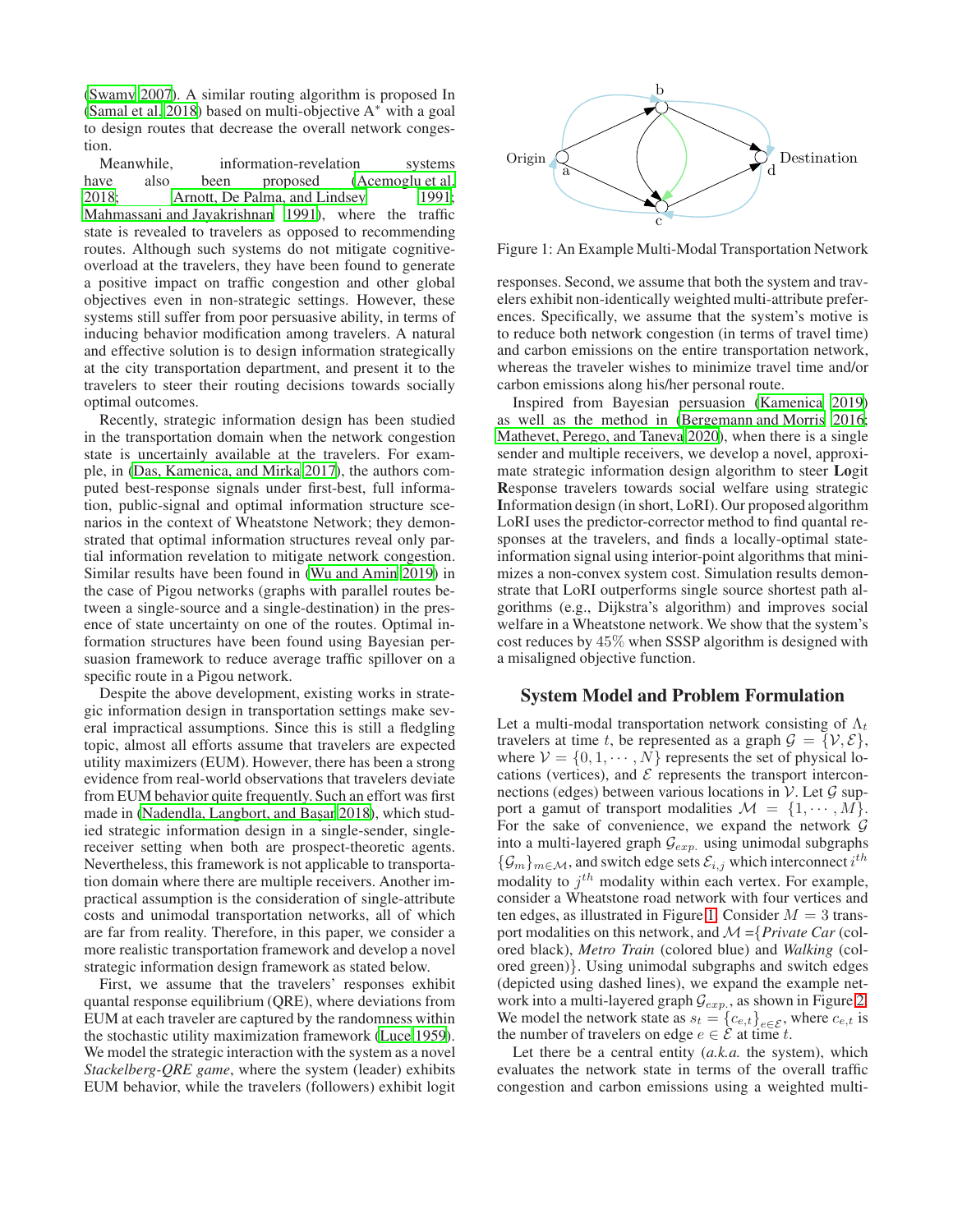<span id="page-2-0"></span>

Figure 2: Multi-layered expansion of the Multimodal Transportation Network shown in Figure [1](#page-1-0)

attribute cost. Assuming that there are  $K$  attributes, each edge  $e \in \mathcal{E}$  has a multi-attribute cost vector  $x(c_{e,t})$  =  $[x_1(c_{e,t}), \cdots, x_K(c_{e,t})]$ . The system evaluates the cost of each edge  $e$  at time  $t$  as

$$
y(c_{e,t}) = \sum_{k=1}^{K} a_k \cdot x_k(c_{e,t}).
$$
 (1)

Since centralized systems typically have access to sensing infrastructure across the network to measure the network state in real-time, we assume that the system has greater information regarding the current state  $s_t$  than the travelers.

In this paper, we assume that the system constructs a multi-dimensional signal  $\boldsymbol{\mu}_{\ell,t} = [\mu_{\ell,e,t}]_{e\in\mathcal{E}}$  to steer  $\ell^{th}$  traveler's decision, where

<span id="page-2-6"></span>
$$
\mu_{\ell,e,t}(\eta,\lambda) = [\mathbb{P}_{\ell}(c_{e,t+1} = \lambda | c_{e,t} = \eta)]_{\lambda=0}^{c_e},
$$
 (2)

is the state transition probability shared by the system to the  $\ell^{th}$  traveler. The system constructs this signal with the goal of steering travelers' decisions towards system's optimal (a.k.a. social welfare).

Note that the overall system cost after a finite time horizon T depends on decisions taken by all the active travelers and all the signals presented to the active travelers. It comprises of both past and future costs, and is given by

$$
U_{0,T}(\boldsymbol{\mu}_T, \boldsymbol{p}_T) = \sum_{t=1}^T \sum_{e \in \mathcal{E}} \sum_{\lambda=1}^\infty \psi_{e,t}(\lambda) y(\lambda), \qquad (3)
$$

where  $\mu_T = [\mu_{1,T}, \cdots, \mu_{\Lambda_T,T}]$  is the signal profile sent to all the travelers in the network;  $p_T = [p_{1,T}, \cdots, p_{\Lambda_T,T}]$  is the path profile chosen by the travelers; and  $\psi_{e,t}(\lambda)$  denotes the *a priori* system's belief probability regarding the state of edge e being  $c_{e,t} = \lambda$  at time t. Then, we define the system's rationality as follows:

Definition 1. *The system's motive is to minimize its cost function that depends on all the travelers' decisions and the signals presented by the system. The motive is given by:*

<span id="page-2-3"></span>
$$
\min_{\boldsymbol{\mu}_T} \, U_{0,T} \left( \boldsymbol{\mu}_T, \boldsymbol{p}_T \right) \tag{4}
$$

Although these signals can be revealed by the system at any time, the travelers can take advantage of this information and change their path only when they are present at

<span id="page-2-1"></span>

Figure 3: State Transitions at the  $\ell^{th}$  Traveler

some node. We label such agents as *active* travelers. In other words, we can define the state of the  $\ell^{th}$  traveler at time t as

$$
\alpha_{\ell,t} = \begin{cases} 1 & \text{if the } \ell^{th} \text{ traveler is active,} \\ 0 & \text{if the } \ell^{th} \text{ traveler is inactive.} \end{cases} \tag{5}
$$

In other words, an active traveler's state gets updated to an inactive state as soon as an active traveler chooses the next edge, and remains so until he/she traverses that edge completely and reaches the other vertex as shown in Figure [3.](#page-2-1) That is,  $c_{e,t}$  is equal to the total number of inactive travelers  $\{\alpha_{\ell,t} = 0\}$  on edge e at time t.

Furthermore, we assume that the travelers cannot fully observe the true network state  $s_t$  at any given time, but can construct a multi-dimensional belief  $\phi_{\ell,t} = [\phi_{\ell,e,t}]_{e \in \mathcal{E}}$  about  $s_t$ at time  $t$  based on prior experiences, where

<span id="page-2-4"></span>
$$
\phi_{\ell,e,t} = \left\{ \phi_{\ell,e,t}(c) \right\}_{c=0}^{\infty} \tag{6}
$$

is the traveler's belief vector regarding the state of the edge  $e \in \mathcal{E}$  at time t, and  $\phi_{\ell,e,t}(c) = \mathbb{P}_{\ell}(c_{e,t} = c)$ . Assuming that the  $\ell^{th}$  traveler's multi-attribute cost<sup>[1](#page-2-2)</sup> on edge e at time t is a weighted linear combination of all attribute-wise edge costs  $x(c_e, t)$ , as given by  $\mathbf{r}$ 

$$
z_{\ell}(c_{e,t}) = \sum_{k=1}^{K} b_{\ell,k} \cdot x_k(c_e, t), \tag{7}
$$

we model the  $\ell^{th}$  traveler's stochastic expected cost for choosing a path  $p_{\ell,T}$  as

<span id="page-2-5"></span>
$$
V_{\ell,T}(\boldsymbol{\mu}_{\ell,T}, \pi_{\ell,T}) = \mathbb{E}_{\pi_{\ell,T}} \left[ U_{\ell,T} \left( \mu_{\ell,T}, p_{\ell,T} \right) \right] + \epsilon_{p_{\ell,T}}, \quad (8)
$$

<span id="page-2-2"></span><sup>1</sup>If some attribute k is not applicable to a given edge  $e \in E$ , then we let  $x_k(c_e) = 0$ . For example, the attribute 'CO emissions' is not applicable to all the edges of mode "walking", for these edges, we let  $x_{CO}(c_e) = 0$ .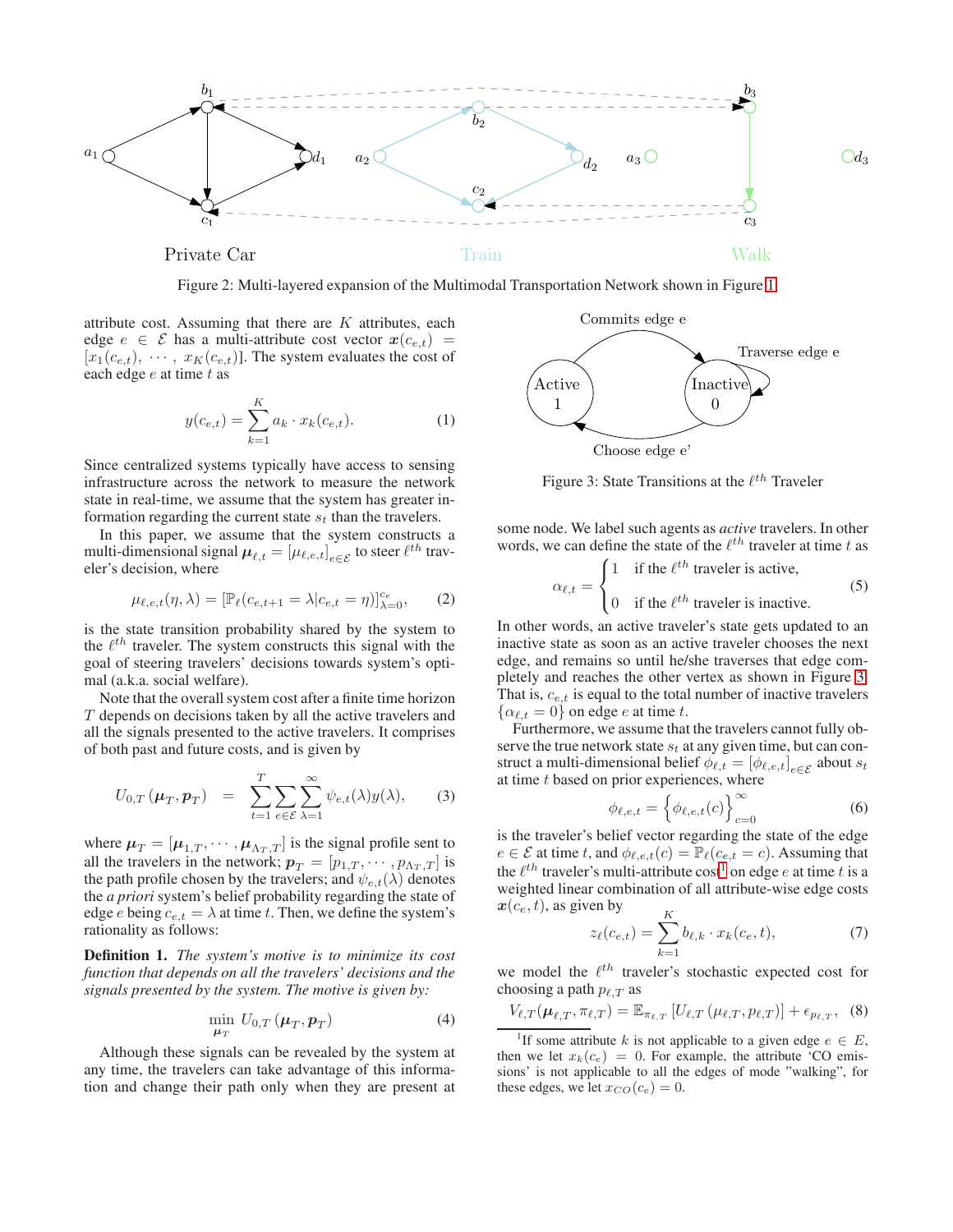where  $\pi_{\ell,T}$  is a probability distribution over the set of all paths  $\mathcal{P}_{\ell}, U_{\ell,T}(\mu_{\ell,T}, p_{\ell,T})$  denotes the nominal (known) expected cost of the traveler, and  $\epsilon_{p_{\ell},T}$  is the noise (random parameter) term that captures any uncertainty regarding  $\ell^{th}$ traveler's rationality. The decision policy adopted by the  $\ell^{th}$ traveler at time t is denoted as the path  $p_{\ell,t} \in \mathcal{P}_{\ell}$ , where  $\mathcal{P}_{\ell}$ represents the set of all paths available for the  $l^{th}$  traveler.

Let  $p_{\ell,1:T}$  denote the sequence of edges that the  $\ell^{th}$  traveler has already taken (committed) until time  $T$ . Then, the  $\ell^{th}$  traveler's expected cost  $U_{\ell,T}\left(\boldsymbol\mu_{\ell,T},\boldsymbol p_{\ell,T}\right)$  comprises of two terms: the incurred (deterministic) cost from traversed, and the future (unknown) cost from the remaining path to be traversed. In other words, we have

$$
U_{\ell,T}(\boldsymbol{\mu}_{\ell,T},\boldsymbol{p}_{\ell,T}) = \sum_{e \in \boldsymbol{p}_{\ell,1:T}} z_{\ell}(c_{e,t_{\ell,e}}) + \sum_{e \in \boldsymbol{p}_{\ell,T}-\boldsymbol{p}_{\ell,1:T}} \left( \sum_{\lambda=1}^{\infty} \phi_{\ell,e,t}(\lambda) \cdot z_{\ell}(\lambda) \right),
$$
\n(9)

where  $t_{\ell,e}$  is the time at which the traveler is at the head of edge *e*, and  $p_{\ell,T} - p_{\ell,1:T}$  represents the sequence of edges that the traveler will travel in the future, if he/she continues to stay on the same decision policy  $p_{\ell T}$ . Then, the traveler's rationality is defined as follows:

Definition 2. *The traveler's motive is to minimize the random cost function that depends on the signals presented by the system and the path chosen by the traveler, which is given as:*

<span id="page-3-0"></span>
$$
\min_{\pi \in \Delta(\mathcal{P}_{\ell})} V_{\ell,T} \left( \mu_{\ell,T}, \pi_{\ell,T} \right), \tag{10}
$$

Given that both the system and travelers have nonidentical utilities (i.e., mismatched motives), it is natural to model their interaction as a one-shot Stackelberg-Quantal-Response (SQR) game, where the system commits to its signaling strategy as defined in Definition [1,](#page-2-3) before travelers choose their stochastic policies as per Definition [2](#page-3-0) [\(Fudenberg and Tirole 1991\)](#page-7-22).

Definition 3. *The equilibrium of an SQR game between the* system and travellers is defined as the pair  $(\mu_{\ell,t}^*,\pi_{\ell,t}^*),$  where

$$
\mu_{\ell,t}^* \triangleq \underset{\mu_{\ell,t}}{\arg\min} \quad U_{0,T} \left( \mu_{\ell,t}, \mu_{-\ell,t}, p_{\ell,t}, p_{-\ell,t} \right) \n\pi_{\ell,t}^* \triangleq \underset{\pi_{\ell,t}}{\arg\min} \quad V_{\ell,t} \left( \mu_{\ell,t}^*, \pi_{\ell,t} \right)
$$
\n(11)

Similar to solving traditional Stackelberg-Nash games, we propose a novel solution approach named *LoRI* based on backward induction, which evaluates travelers' quantal response equilibrium as a function of system's signal  $\mu_T$ , and then evaluate the best response signal at the system. We present the technical details of our approach in the following section, and later analyze its performance in simulation experiments.

#### Equilibrium Analysis

In order to carry out equilibrium analysis, it is necessary to evaluate the path costs at the  $\ell^{th}$  traveler, which depend on

<span id="page-3-1"></span>Algorithm 1: Network State Transition

**Data:** Network State  $s_t$ , Current time  $t$ , Traveler path

 $p_{\ell,t}$ Result: Network State for  $e \in p_{\ell,t}$  do  $d[e] \leftarrow t + TT_e(s_t[e])$ ; end  $keyList \leftarrow [ *d.keys()];$  $n[keyList[0]] \leftarrow n[keyList[0]] + 1;$  $time[t] \leftarrow n;$ for i *in* keyList do  $n[i] \leftarrow n[i] - 1;$  $n[i + 1] \leftarrow n[i + 1] + 1;$  $t[d[i]] \leftarrow n$ end

<span id="page-3-2"></span>

| <b>Algorithm 2: Computing the Cost Matrix</b>     |  |  |
|---------------------------------------------------|--|--|
| <b>Data:</b> Traveler $\ell$                      |  |  |
| <b>Result:</b> cost matrix                        |  |  |
| for $p_{\ell,t} \in \mathcal{P}_{\ell,t}$ do      |  |  |
| for $e \in p_{\ell,t}$ do                         |  |  |
| $\left  d[e] \leftarrow t + TT_e(c_{e,t})$ ;      |  |  |
| end                                               |  |  |
| <b>for</b> profile in strategy Profiles <b>do</b> |  |  |
| $ns \leftarrow networkStateTransitionહ(profile)$  |  |  |
| for key in d do                                   |  |  |
| for i in ns do                                    |  |  |
| for $j$ in $i$ do                                 |  |  |
| <b>if</b> d[key] in range(j-10, j+10)             |  |  |
| then                                              |  |  |
| $s_t \leftarrow s_t + i[j];$                      |  |  |
| end                                               |  |  |
| end                                               |  |  |
| end                                               |  |  |
| $pathCost \leftarrow pathCost + z_e(s_t e );$     |  |  |
| end                                               |  |  |
| costProfile.append(pathCost);                     |  |  |
| end                                               |  |  |
| costMatrix.append(costProfile);                   |  |  |
| end                                               |  |  |

thee network state. However, given that the network state evolves over time with all the active travelers' path choice updates, we first compute the network statee based on travelers' strategy profiles using Algorithm [1.](#page-3-1) Given the network state, we evaluate the cost of traversing a path  $p_{\ell,t} \in \mathcal{P}_{\ell,t}$ at the  $\ell^{th}$  traveler using Algorithm [2.](#page-3-2) Note that the term  $z_e(s_t[e])$  in Algorithm [2](#page-3-2) represents the cost of traveling on edge *e* at time t at the  $\ell^{th}$  traveler, when its state is given by  $s_t[e] = c_{e,t}$ . Given the cost matrix, we now proceed to evaluating the equilibrium of the proposed SQR game using backward induction, i.e. evaluate travelers' QRE as a function of system's signal, and then compute the best-response signal at the system.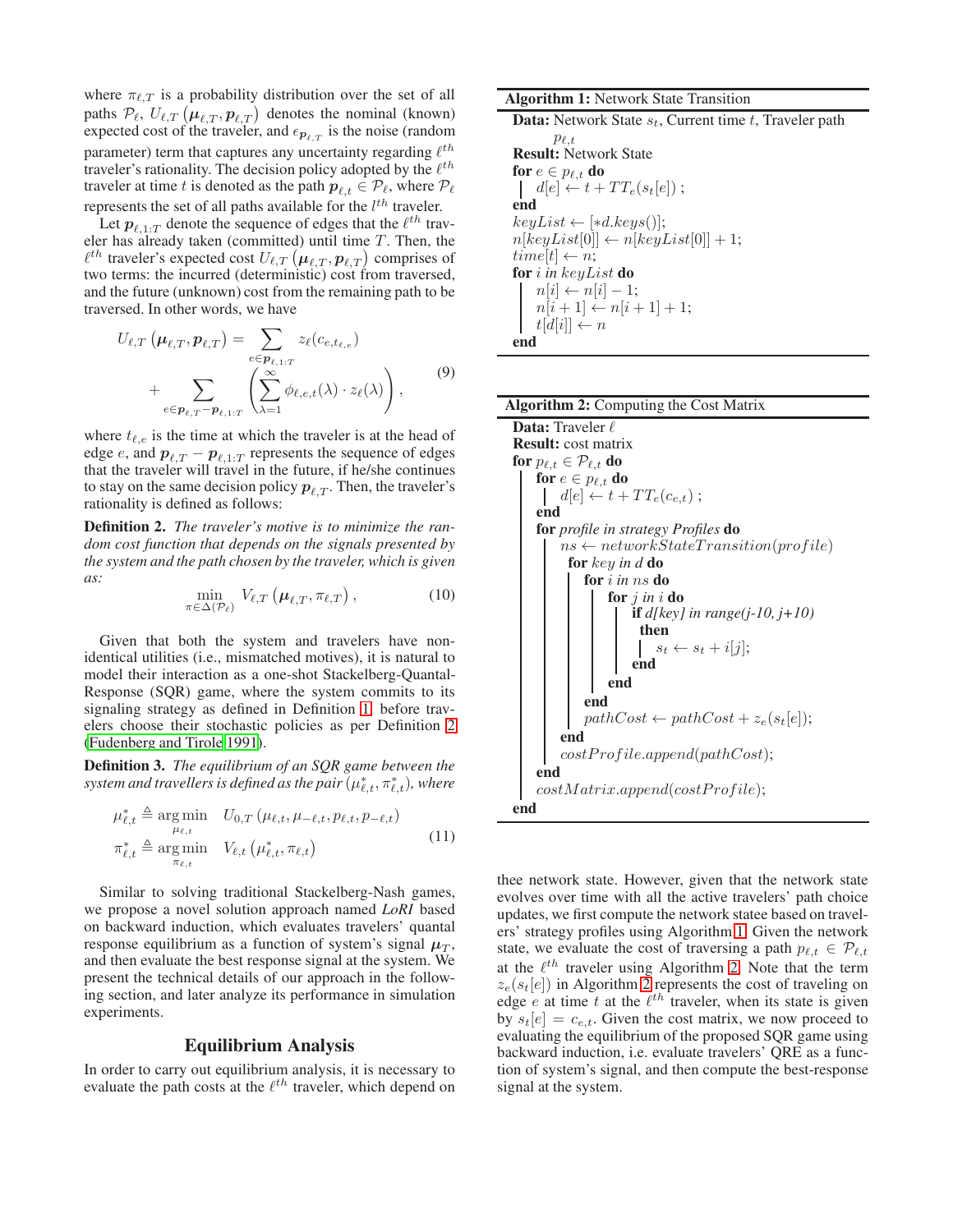### Traveler's Quantal Response Analysis

Given the system's signal  $\mu_{\ell,t}$ , the traveler updates his prior belief defined in Equation [\(6\)](#page-2-4) using Bayes rule to obtain the following posterior belief regarding the network state:

<span id="page-4-0"></span>
$$
\phi_{\ell,e,t+1}(\lambda) = \frac{\phi_{\ell,e,t}(\eta) \cdot \mu_{\ell,e,t}(\eta,\lambda)}{\sum_{\lambda=0}^{\infty} \phi_{\ell,e,t}(\eta) \cdot \mu_{\ell,e,t}(\eta,\lambda)}.
$$
 (12)

We assume that the denominator in Equation [\(12\)](#page-4-0) always converges to some value in the region  $[0, 1]$  and every traveler's belief regarding the future state of the network remains stationary until the system presents a signal.

The cost that the traveler attains by choosing a path  $p_{\ell, t} \in$  $P_{\ell,t}$  is decomposed into (i) known (nominal) cost at the traveler, and (ii) an unknown random cost  $\epsilon_{p_{\ell,T}}$ , as shown in Equation [\(8\)](#page-2-5). In this paper, we assume that the noise term  $\epsilon_{p_{\ell},T}$  in the traveler's expected cost is independently, identically distributed extreme value, also known as Gumbell distribution.

**Theorem 1** ([\(Luce 1959\)](#page-7-18)). *The*  $\ell^{th}$  *traveler's logit choice probability for the path*  $p_{\ell,t}$  *at time t is given by:* 

$$
\pi_{\ell,T}(p_{\ell,T}) = \frac{\exp\left(\alpha \cdot U_{\ell,T}(\mu_{\ell,T}, p_{\ell,T})\right)}{\sum_{p'_{\ell,T} \in \mathcal{P}_{\ell,T}} \exp\left(\alpha \cdot U_{\ell,T}(\mu_{\ell,T}, p'_{\ell,T})\right)},\tag{13}
$$

*where*  $\alpha \geq 0$  *is the parameter of the quantal response model.* 

To compute the Quantal Response Equilibrium for the travellers, we use Gambit [\(McKelvey, McLennan, and Turocy 2006\)](#page-7-23). Gambit is a library of game theory software and tools for the construction and analysis of finite extensive and strategic games. We build a strategic game (Normal-Form game) between all the travellers and use Gambit's tool  $qambit - logit$ to solve for QRE. Gambit computes the principle branch of the (logit) quantal response correspondence using the predictor-corrector method based on the procedure described in [\(Turocy 2005](#page-7-24)). The predictor-corrector method first generates a prediction using differential equations describing the branch of the correspondence, followed by a corrector step which refines the prediction using Newton's method for finding a zero of a function.

#### Approximate-Response Signaling

At any time t, let there be a total of  $\Lambda_t$  travelers on the network. Assuming that the  $\ell^{th}$  traveler is on edge  $e_{\ell,t}$  at time  $t$ due to the decision  $p_{\ell,t}$ , we can compute the total number of travelers on edge  $e \in \mathcal{E}$  at the time t as

$$
c_{e,t} = \sum_{\ell=1}^{\Lambda_t} \mathbb{1}(e_{\ell,t} = e),
$$
 (14)

where  $\mathbb{1}(\cdot)$  represents the indicator function which takes the value 1 whenever the argument holds true. Given  $c_{e,t}$  at time Algorithm 3: LoRI

```
Data: Travelers \Lambda_t, Network State s_tfor time t = 1 to infinity do
     forall \ell \in \Lambda_t do
          if \alpha_{\ell,t} = 1 then
              ; /* If traveler is active */
              activeTracelers.append(\ell)end
     end
     forall \ell \in activeTraceles do
          cost \leftarrow costMatrix(\ell);\boldsymbol{\pi}_t^* \leftarrow QRE(cost);while variable is a right stochastic matrix do
               \mu^* \leftarrow \min U_{0,T}\left(\mu_{\boldsymbol{T}}, \boldsymbol{p}_{\boldsymbol{T}}\right) ;
          end
          chosenPath \leftarrow path(\ell, \mu^*, s_t);e \leftarrow chosenPath[currentEdge];d[\ell] \leftarrow t + TT_{\ell,e}(c_{e,t});end
     forall \ell \in d do
         if t > TT_{\ell,e} then
           \int activeT ravelers.remove(\ell)end
     end
end
```
<span id="page-4-3"></span>t on every edge  $e \in \mathcal{E}$ , we can now compute the state transition probability  $\psi_{e,t+1}$  as follows:

$$
\psi_{e,t+1}(\eta, \lambda | \Lambda_t) = \mathbb{P} (c_{e,t+1} = \lambda | c_{e,t} = \eta)
$$

$$
= \mathbb{P} \left( \sum_{\ell=1}^{\Lambda_{t+1}} \mathbb{1}(e_{\ell,t+1} = e) = \lambda \middle| \sum_{\ell=1}^{\Lambda_t} \mathbb{1}(e_{\ell,t} = e) = \eta \right).
$$
(15)

Let  $\rho_{\ell,t}(e,e')$  denote the probability that the  $\ell^{th}$  traveler is present on edge  $e$  at time  $t$  given that he is on edge  $e'$  at time  $t-1$ . Then, the state transition probability  $\psi_{e,t+1}$  can be evaluated using the following recursive relation:

<span id="page-4-1"></span>
$$
\psi_{e,t+1}(\eta, \lambda | \Lambda_t) = \rho_{\ell,t+1}(e, e') \cdot \psi_{e,t+1}(\eta, \lambda - 1 | \Lambda_t - 1)
$$

$$
+ (1 - \rho_{\ell,t+1}(e, e')) \cdot \psi_{e,t+1}(\eta, \lambda | \Lambda_t - 1)
$$
(16)

where

<span id="page-4-2"></span>
$$
\rho_{\ell,t+1}(e,e',\alpha_{\ell,t}) = \sum_{p_{\ell,t}\in\mathcal{P}_{l,t}} \pi_{\ell,t}(p_{\ell,t}|\mu_{\ell,t},e\in p_{\ell,t},e'\in p_{\ell,t-1},\alpha_{\ell,t}=1)
$$
\n(17)

The leader's optimal strategy is to minimize its cost  $U_{0,T}$ which can be computed as:

$$
\min_{\mu_{\ell,T}} \quad U_{0,T} \left( \mu_{\ell}, \mu_{-\ell}, \pi_{\ell,T}(p_{\ell,T} | \mu_{\ell,T}), p_{-\ell,T} \right) \tag{P1}
$$

Using Equation [\(16\)](#page-4-1), we write the term  $\psi_{e,t}(\lambda)$  and expand  $U_{0,T}$  as shown in Equation [\(18\)](#page-5-0).

We further expand this using Equation [\(17\)](#page-4-2). For better representation, we write  $\rho_{\ell,t+1}(e,e',\alpha_{\ell,t})$  =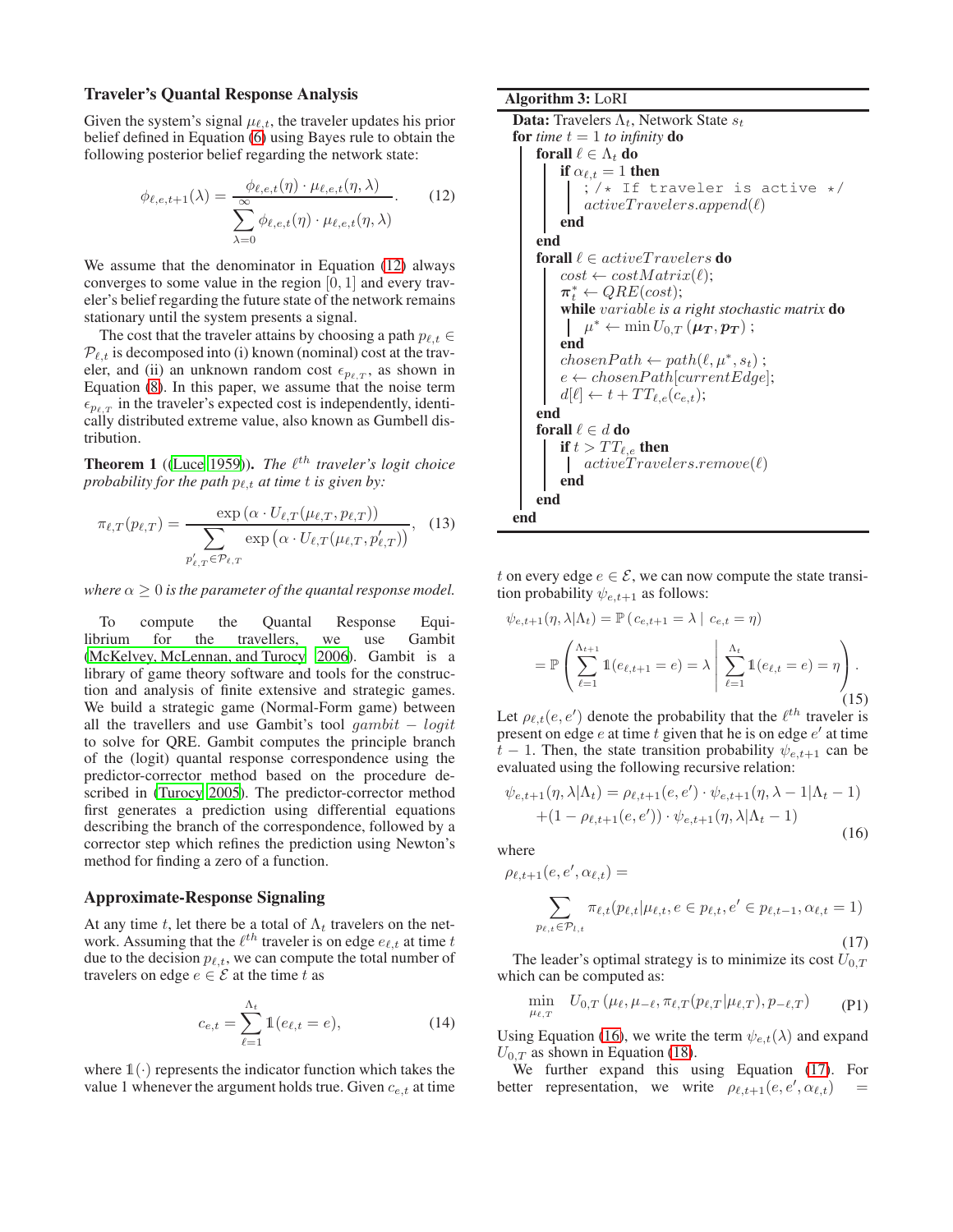<span id="page-5-0"></span>
$$
U_{0,T} = \sum_{t=1}^{T} \sum_{e \in \mathcal{E}} y(c_{e,t}) + \sum_{t=T+1}^{\infty} \sum_{e \in \mathcal{E}} \sum_{\lambda=1}^{\infty} \left[ \rho_{\ell,t}(e,e') \cdot \psi_{e,t}(\eta,\lambda-1|\Lambda_{t-1}-1) + \left(1 - \rho_{\ell,t}(e,e')\right) \cdot \psi_{e,t}(\eta,\lambda|\Lambda_{t-1}-1) y(\lambda) \right] + \left(1 - \rho_{\ell,t}(e,e')\right) \cdot \psi_{e,t}(\eta,\lambda|\Lambda_{t-1}-1) y(\lambda) \right]
$$
  

$$
= \sum_{t=1}^{T} \sum_{e \in \mathcal{E}} y(c_{e,t}) + \sum_{t=T+1}^{\infty} \sum_{e \in \mathcal{E}} \sum_{\lambda=1}^{\infty} \left[ \left( \sum_{p_{\ell,t} \in \mathcal{P}_{l,t}} \pi_{\ell,t}(p_{\ell,t}|\mu_{\ell,t}) \right) \cdot \psi_{e,t}(\eta,\lambda-1|\Lambda_{t-1}-1) + \left(1 - \sum_{p_{\ell,t} \in \mathcal{P}_{l,t}} \pi_{\ell,t}(p_{\ell,t}|\mu_{\ell,t}) \right) \cdot \psi_{e,t}(\eta,\lambda|\Lambda_{t-1}-1) y(\lambda) \right]
$$
(18)

 $\sum$  $p_{\ell,t} \in \mathcal{P}_{l,t}$  $\pi_{\ell,t}(p_{\ell,t}|\mu_{\ell,t})$ . By Definition [2,](#page-2-6)  $\mu_{\ell,t} = [\mu_{\ell,e,t}]_{e \in \mathcal{E}}$ 

is a vector of  $\mu_{\ell,e,t}$  for every edge  $e \in \mathcal{E}$  in the network.  $\mu_{\ell,e,t} = [\mathbb{P}_{\ell}(c_{e,t+1} = \lambda | c_{e,t} = \eta)]_{\lambda=0}^{c_e}$  is a vector of probabilities  $\mathbb{P}_{\ell}(c_{e,t+1} = \lambda | c_{e,t} = \eta)$  for all possible values of  $\lambda$ . We assume that the upper bound of  $\lambda$  is the capacity  $c_e$  of the edge e. Since the system has a cost minimization rationality, it will send a signal  $\mu_{\ell,t}$  at time t to the  $\ell^{th}$  traveler such that the path chosen by the traveler minimizes the system's overall cost. Since we have a leader-follower game, we use backward induction to solve for the optimal leader strategy, i.e., the optimal signal at the system. System cannot send signal to every traveller at the same time as every traveller's decision depend on all the other travellers as well. Therefore, for every time step, the system sends to signals travellers in a round-robin fashion. The system sends a signal  $\mu_{\ell,t}$  to the  $\ell^{th}$  traveler while all the other travelers are fixed on their respective paths.

The search space in this optimization problem comprises of all right stochastic matrices which can be shown as a convex set. However, it is analytically hard to verify whether or not, the objective function  $U_{0,T}$  stated in Equation [\(18\)](#page-5-0) is convex in  $\mu$ . Note that the term  $\pi_{\ell,t}$  represents logit probabilities which are known to be non-convex. Equation [\(18\)](#page-5-0) comprises of convex combination of sum of logit probabilities whose convexity properties are hard to verify. Therefore, we employ interior point algorithms to compute the approximate signal. In our simulation experiments, we use CVXPY [\(Diamond and Boyd 2016\)](#page-7-25) package to implement interior point search in Algorithm [3.](#page-4-3)

## Results and Discussions

In this section, we discuss our simulation experiments along with our findings in terms of the performance of LoRI, in comparison to single-source shortest path (SSSP) algorithms used by traditional navigation systems in the context of a Wheatstone network shown in Figure [2.](#page-2-0) We assume that SSSP algorithms are constructed based on a single attribute, namely *Travel Time*, whereas our proposed algorithm (LoRI) relies on two attributes, namely *Travel Time*, and *CO Emissions*. Depending on the transport mode, we employed well-known cost models found in the literature, to carry out our simulation experiments. For example, travel time  $TT_e$  on edge e can be calculated for transport modes serviced on a road network (e.g. car, taxi, bus) using Bureau

of Public Roads (BPR) formula [\(Manual 1964\)](#page-7-26):

$$
TT_e(c_{e,t}) = f_e \left[ 1 + \alpha \left( \frac{n_{e,t+1}}{c_e} \right)^{\beta} \right], \qquad (19)
$$

where  $n_{e,t}$  is the number of vehicles at time t,  $c_e$  is the capacity, of the edge on edge  $e$ ,  $f_e$  denotes the free-flow travel time of edge e.  $\alpha$  and  $\beta$  ares constants in the BPR function (usually  $\alpha$  is 0.15 and  $\beta$  is 4). Similarly, the rate of carbon emissions per vehicle can be calculated using a a non-linear, static emission model for network links proposed by Wallace et al. [\(Wallace et al. 1998\)](#page-7-27), as shown below:

$$
CO_e(TT_e(n_{e,t})) = 0.2038TT_e(n_{e,t}) \exp \frac{0.7962l_e}{TT_e(n_{e,t})}
$$
(20)

where  $l_e$  is the link length (in kilometers),  $T_e(n_{e,t})$  is the travel time (in minutes) for link  $e$ , and  $CO<sub>e</sub>$  is measured in grams per vehicle per hour.

The travel time for edges that support *subway* mode can be extracted from their arrival and departures time. In our example network in Figure [2,](#page-2-0) we asumme travel times as  ${a \rightarrow b : 3, b \rightarrow d : 4, d \rightarrow c : 2, c \rightarrow a : 4}$ . For simplicity, we assume CO emissions per traveler on a subway to be 0.5 ∗ travel time. For the edge corresponding to *walking* modality, we assume the travel time  ${b \rightarrow c : 4}$  and CO emissions to be simply 0. In this example, we consider the total cost of traveling on a switch edge to be 1. We implement our simulation experiments in two different scenarios using the following Python packages: python-igraph v0.9.6, gambit v16.0.1, cvxpy v1.1.14, numpy v1.21.1, matplotlib v3.4.3 and all their dependencies.

#### Scenario 1

We simulate three different travelers with unique origindestination pairs:  $\{(a, d), (d, b), (c, b)\}\)$ , each of whom interacts with SSSP for a route recommendation and LoRI for network state information. In our first experiment, we assume the LoRI's weight for travel time to be 0.7, and traveler's weights for travel time to be  $\{0, 0.25, 0.5, 0.75, 1\}$ . We compute the empirical average costs across different traveler motives at both traveler and system, and plot them in Figure [4.](#page-6-0) Although the travelers' average cost remains the same for both SSSP or LoRI, the system cost reduces by about 14% when the travelers interact with the LoRI in lieu of SSSP. Specifically, LoRI reduces the congestion rate by about  $10\%$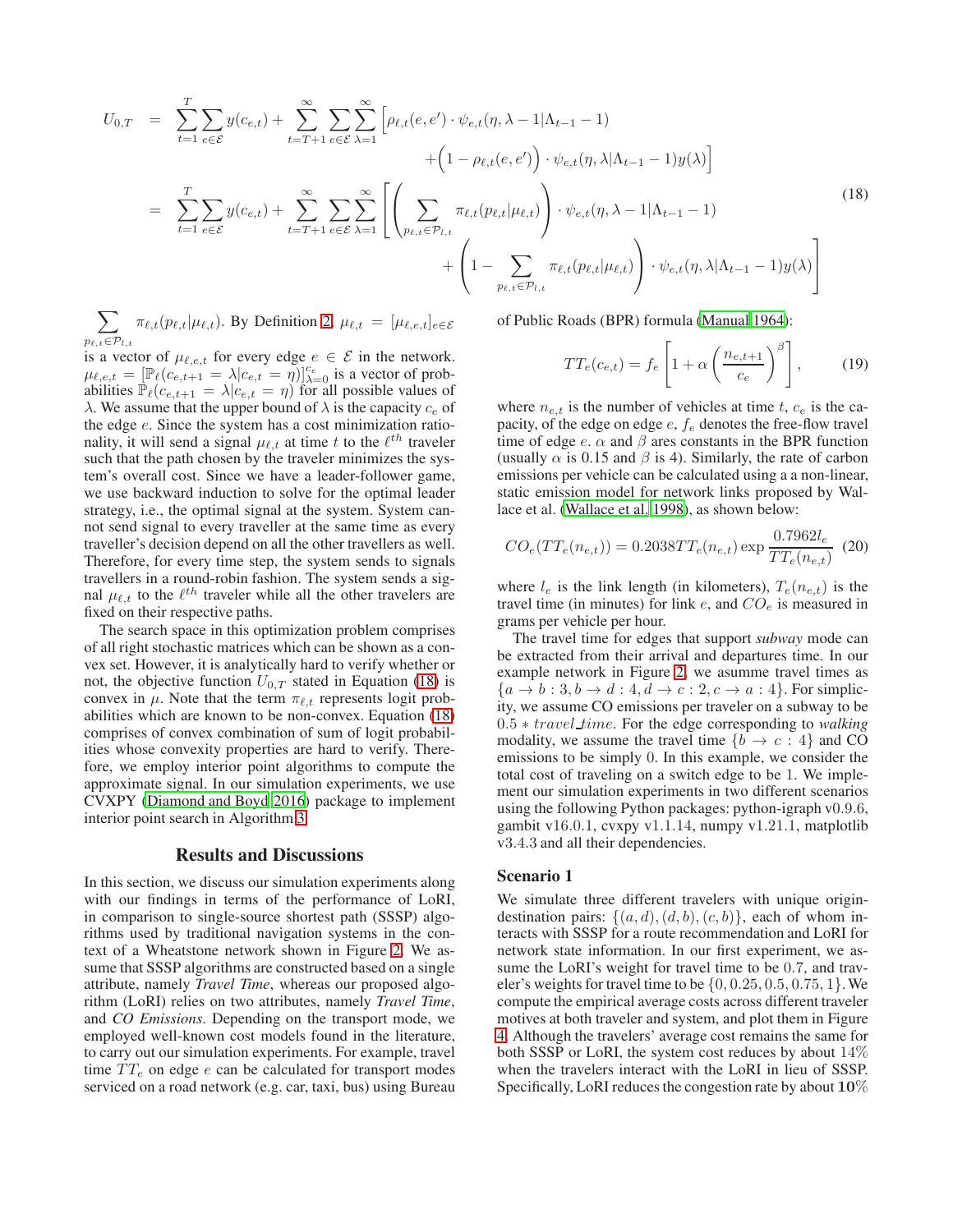<span id="page-6-0"></span>

Figure 4: Comparison of agents costs due to LoRI and SSSP in the first experiment under Scenario 1

<span id="page-6-1"></span>

Figure 5: Comparison of system costs across different motives due to LoRI and SSSP in second experiment under Scenario 1

and CO emissions rate by 4% across the entire multi-modal network.

In our second experiment, we assume that the three traveler's weights for travel time are 0.8, 0.6, 0.5, and varied LoRI's weights across  $\{0, 0.1, 0.2, \cdots, 1.0\}$ . We evaluated average system costs across different origin-destination pairs and plot them as shown in Figure [5.](#page-6-1) It is quite evident that LoRI's costs are at least as good as that of SSSP. Specifically, system obtains a tremendous gain by adopting LoRI when there is a motive mismatch between SSSP and the system. For example, when the system's weight for travel time is 0, the adoption of LoRI reduces the overall network congestion by 45%.

In our third experiment, we assume every travelers' weight for travel time to be 0.5 for all possible origindestinations pairs. In this experiment, we observe that LoRI successfully persuades the traveler with 66.66% probability, i.e. LoRI's strategically designed information was able to successfully steer travelers' routes towards socially optimal choices over 66.66% of all origin-destination pairs.

## Scenario 2

In this scenario, we distribute 30 travelers across the entire multi-modal transportation network. We perform this exper-

<span id="page-6-2"></span>

| Number of Travelers | LoRI               | SSSP               |
|---------------------|--------------------|--------------------|
|                     | 20.211234567901233 | 23 624074074074073 |
|                     | 20.135617283950616 | 23.55925925925926  |
|                     | 19.85057613168724  | 23.001058201058203 |

Table 1: System costs with  $x$  travelers interacting with LoRI under Scenario 2

<span id="page-6-3"></span>

| Number of Travelers | LoRI                | SSSP                  |
|---------------------|---------------------|-----------------------|
|                     | 0.24670171737670898 | 0.0011279582977294922 |
|                     | 0.41092681884765625 | 0.002007007598876953  |
|                     | 2.2496159076690674  | 0.002805948257446289  |
|                     | 909.9852938652039   | 0.0027680397033691406 |

Table 2: Run Time under Scenario 2

iment with  $x$  number of travelers who interact with LoRI, while all the other travelers  $(30 - x)$  interact with SSSP. We assume the system's weight for travel time to be 0.7. We calculated average system costs across different traveler paths and present them in Table [1.](#page-6-2) Note that the system's social welfare consistently improves as the number of travelers interacting with LoRI increases. However, there is a significant tradeoff in terms of run time. Table [2](#page-6-3) shows how the runtime of LoRI and SSSP varies with  $x$ . Although SSSP's runtime remains almost unchanged with increasing number of travelers in our experiment, LoRI's runtime increases exponentially with increasing number of interacting travelers. This exponential increase in runtime happens because of significant increase in the number of possible signaling strategies at the system, which in turn depends on all possible combinations of all the paths available at every active travelers  $(\alpha_{\ell,t} = 1)$  interacting with LoRI.

## **Conclusion**

In summary, we proposed a novel Stackelberg signaling framework to improve the inefficiency of selfish routing in the presence of behavioral agents. We modeled the interaction between the system and quantal response travelers as a Stackelberg game, and developed a novel approximate algorithm *LoRI* that constructs strategic, personalized information regarding the state of the network. The system presents this information as a private signal to each traveler to steer their route decisions towards socially optimal outcomes. We demonstrate the performance of LoRI and compare with that of a SSSP algorithm on a Wheatstone network with multimodal routes. We presented the tradeoff between system's costs and runtime within strategic information design framework. In the future, we will design computationally efficient, approximate algorithms at the system with better run-time performance.We will also consider strategic information design for diverse agent rationalities.